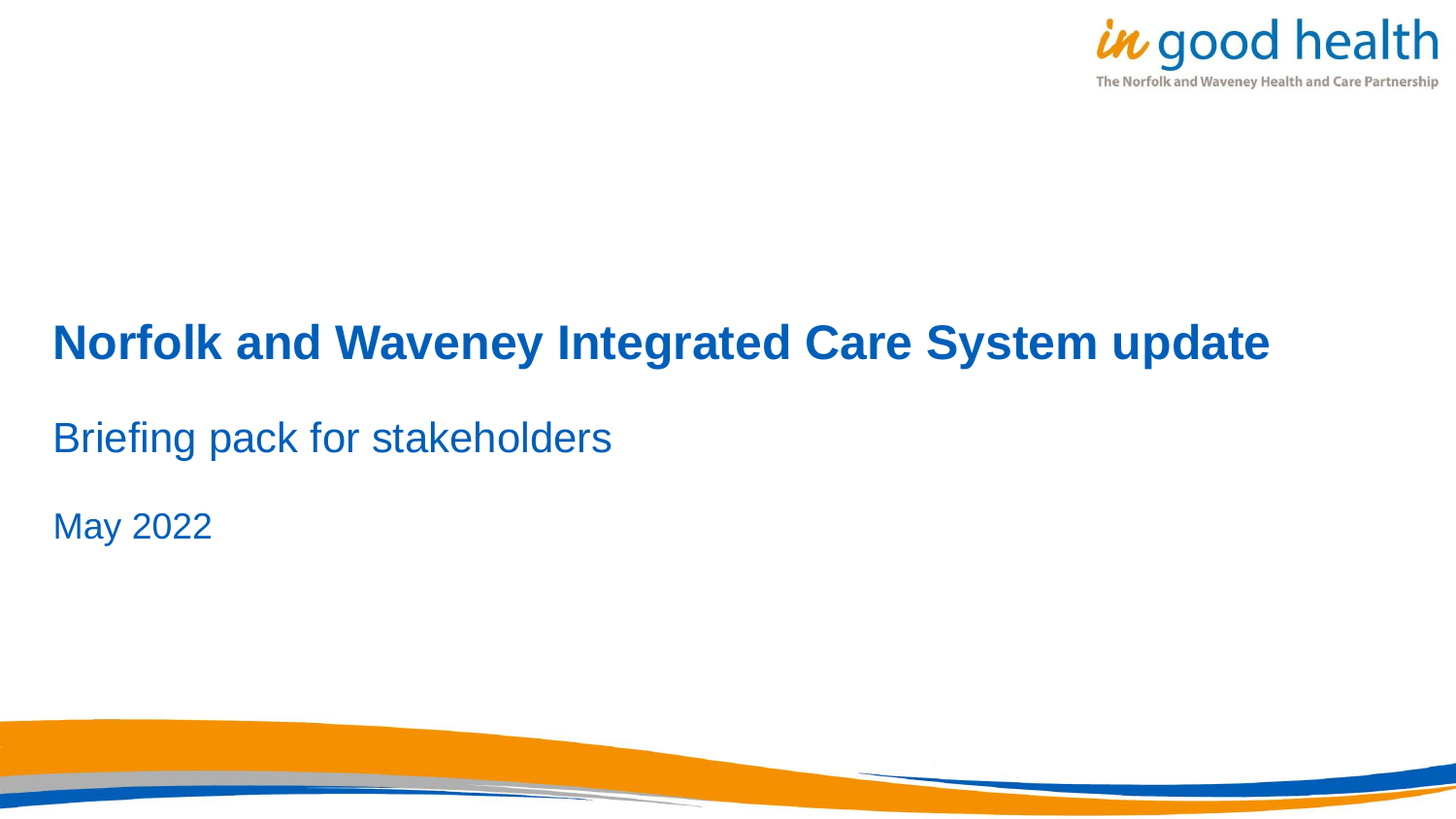### **Welcome and Introduction**

*in* good health The Norfolk and Waveney Health and Care Partnership

- Lots of work is taking place as we work towards the 1 July 2022
- In Norfolk and Waveney, we have already achieved a lot by working in partnership; this has been strengthened through our response to the COVID-19 pandemic. These changes have been made possible by different organisations – NHS hospitals, GPs, primary, community and mental health services, councils, care homes, commissioners, voluntary and community organisations, Housing Associations and others – **joining forces to agree and plan for local people's needs**.
- From 1July 2022, the **Norfolk and Waveney ICS** will include a statutory **Integrated Care Partnership (ICP)**, and a new statutory NHS body called **Norfolk and Waveney Integrated Care Board (ICB)**. Royal Assent was given for the Health and Care Bill on 28 April 2022.
- We've already made significant progress in Norfolk and Waveney over the last few years to improve care and provide more joined up services. The move to integrated care gives us the opportunity to **really make a difference for our residents and communities**. Working together in partnership we can deliver huge benefits to the health and care system and will **improve the health and wellbeing of Norfolk and Waveney's residents**. **Tracey Bleakley** – Chief Executive Officer-designate

**Rt Hon Patricia Hewitt**, Chair-designate NHS Norfolk & Waveney Integrated Care Board Chair, Norfolk and Waveney Integrated Care System

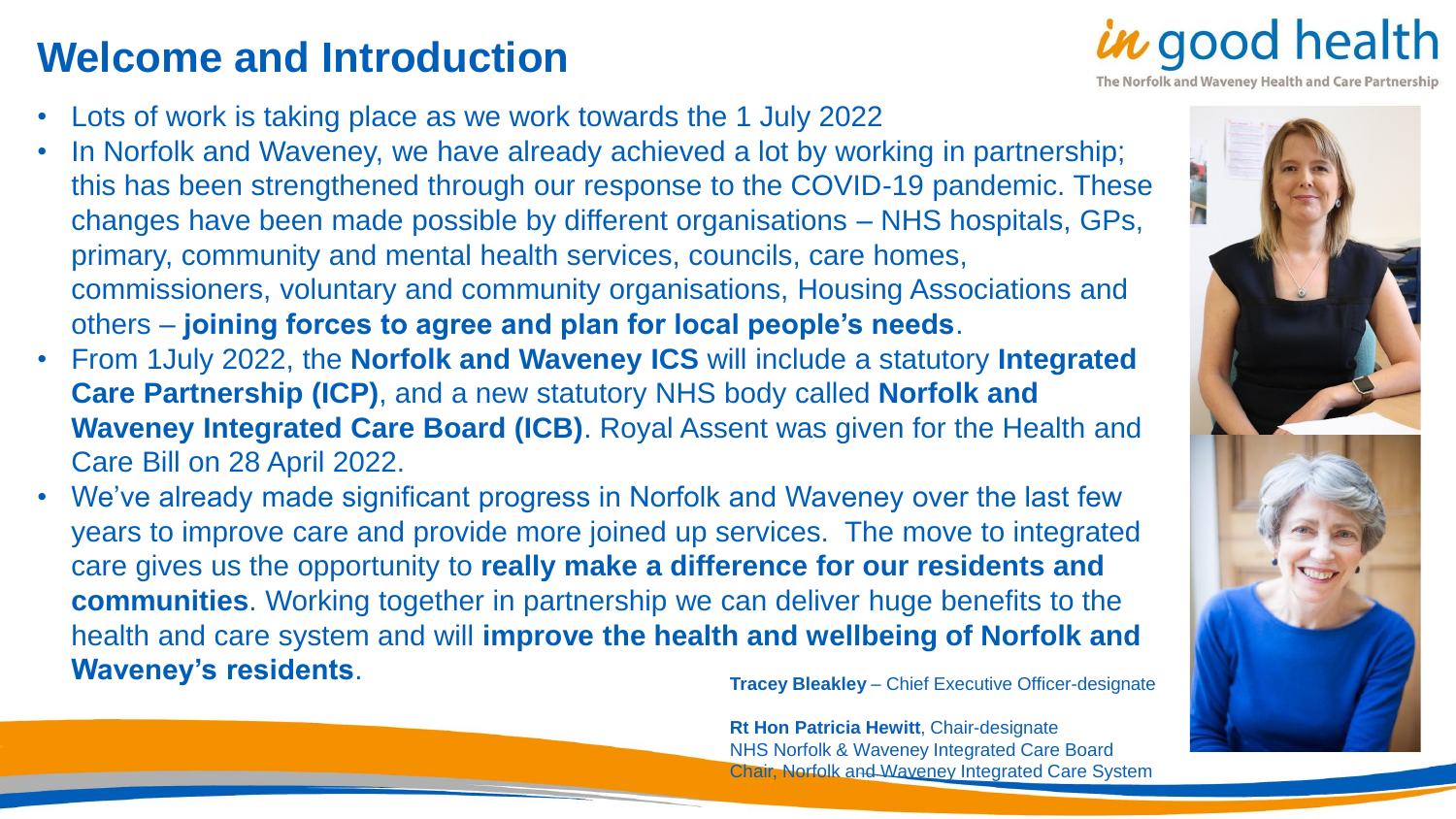#### **Latest system wide key messages**



- Integrated care is about giving people the support they need, joined up across local councils, the NHS, and other partners including social care providers, voluntary and community enterprise sector and charities. Integrated care involves partnerships of organisations that come together to plan and deliver joined up health and care services to improve the lives of people in their area
- NHS organisations, local councils and other partners have increasingly been working together as ICSs since 2018 - the whole of England is now covered by 42 ICSs, Norfolk and Waveney is one of these
- ICSs will be responsible for how health and care is planned, paid for and delivered, with decisions made by an Integrated Care Board featuring representatives from local councils, the NHS and voluntary and community organisations
- Over and above everything else we want to achieve, locally, we've **set ourselves three goals**:
- **1.** To make sure that people can live as healthy a life as possible preventing avoidable illness and tackling the root causes of poor health
- **2.** To make sure that you only have to tell your story once too often people have to explain to different health and care professionals what has happened in their lives, why they need help, the health conditions they have and which medication they are on. Services have to work better together
- 3. To make Norfolk and Waveney the best place to work in health and care having the best staff, and supporting them to work well together, will improve the working lives of our staff, and mean people get high quality, personalised and compassionate care.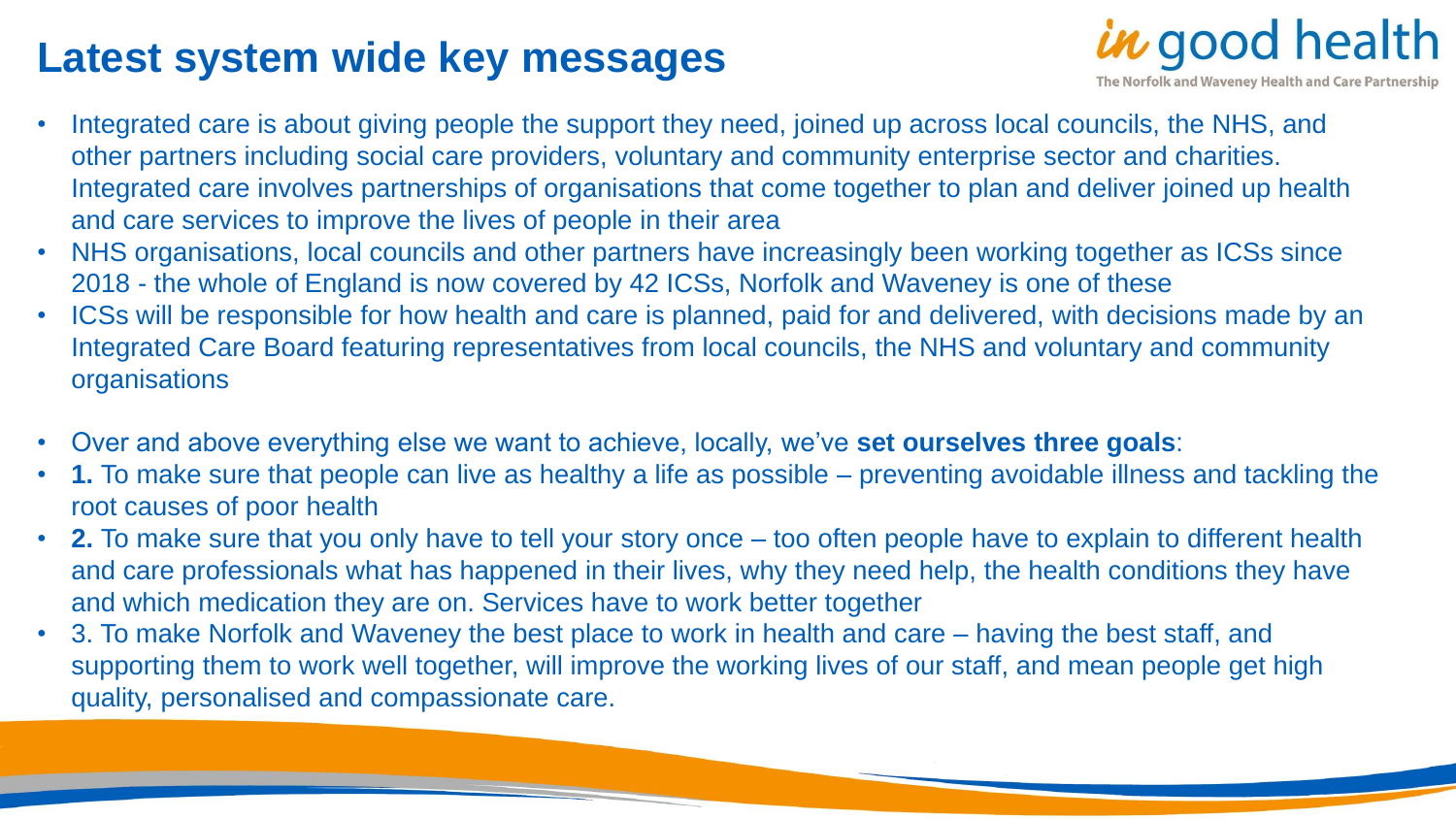## **Days to launch and key milestones**



- $\bullet$  45 days until 1 July 2022
- 29 and 30 June awareness raising and build up to launch at Norfolk show
- 1 July 2022 first official Board meeting of NHS Norfolk and Waveney Integrated Care Board
- 1 July 2022 new Norfolk and Waveney Integrated Care System website launches
- 1 July 2022 full launch of Norfolk and Waveney Clinical Strategy
- 21 July 2022 first meeting of the Norfolk and Waveney Integrated Care Partnership
- 2022-23 Integrated Care Strategy will be drafted and produced by the Integrated Care Partnership
- 2022-23 Five year operational plan developed during 2022-23 ready for 2023-24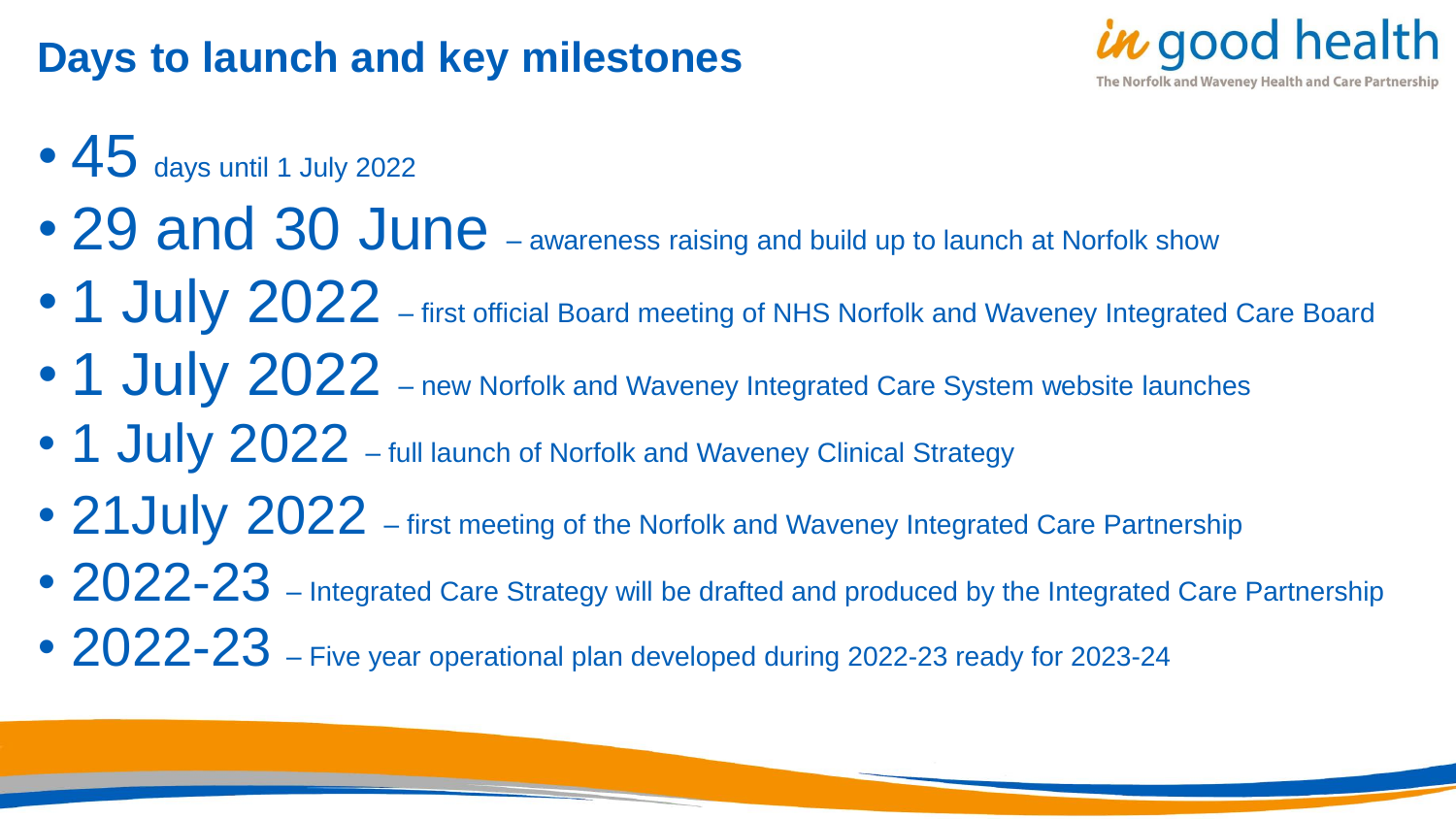#### **NHS Norfolk and Waveney Integrated Care Board update**



- Integrated Care Boards (ICBs) will be new statutory organisations bringing the NHS and partners together locally to improve population health and care. The Integrated Care Board will be responsible for the day-to-day running of the NHS in Norfolk and Waveney, including planning and buying healthcare services.
- The current functions of NHS Norfolk and Waveney Clinical Commissioning Group (CCG) will be transferred to NHS Norfolk and Waveney Integrated Care Board by July 2022, following their closure.
- The ICB will have a very different role to the existing CCG helping to bring organisations together, working together, removing traditional barriers and more.

#### **Latest Board level appointments**



**[Hein Van Den Wildenberg](https://www.norfolkandwaveneypartnership.org.uk/news/non-executive-member-appointed-to-norfolk-and-waveney-integrated-care-board.html)** Non-Executive Member Chair of the Finance **Committee** 



**[Cathy Armour](https://www.norfolkandwaveneypartnership.org.uk/news/second-non-executive-member-appointed-to-nhs-norfolk-and-waveney-integrated-care-board.html)** Non-Executive Member Chair of the Remuneration People and Culture



**[David Holt](https://www.norfolkandwaveneypartnership.org.uk/news/third-non-executive-member-appointed-to-nhs-norfolk-and-waveney-integrated-care-board.html)** Non-Executive Member Chair of the Audit and Risk **Committee** 



**[Steven Course](https://www.norfolkandwaveneypartnership.org.uk/news/new-director-of-finance-designate-appointed-to-nhs-norfolk-and-waveney-integrated-care-board.html)** Director of Financedesignate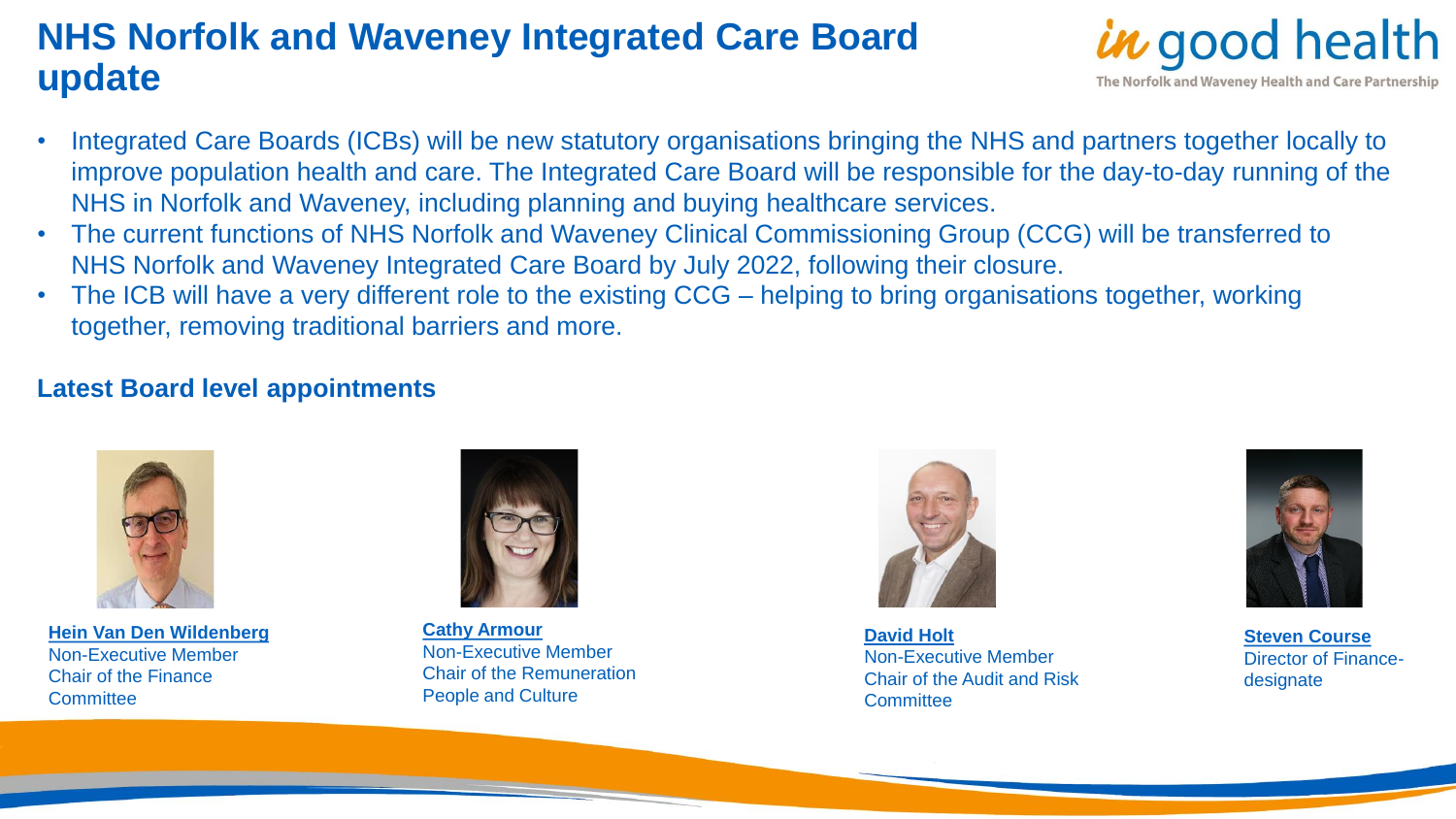#### **NHS Norfolk and Waveney Integrated Care Board Executive team structure**



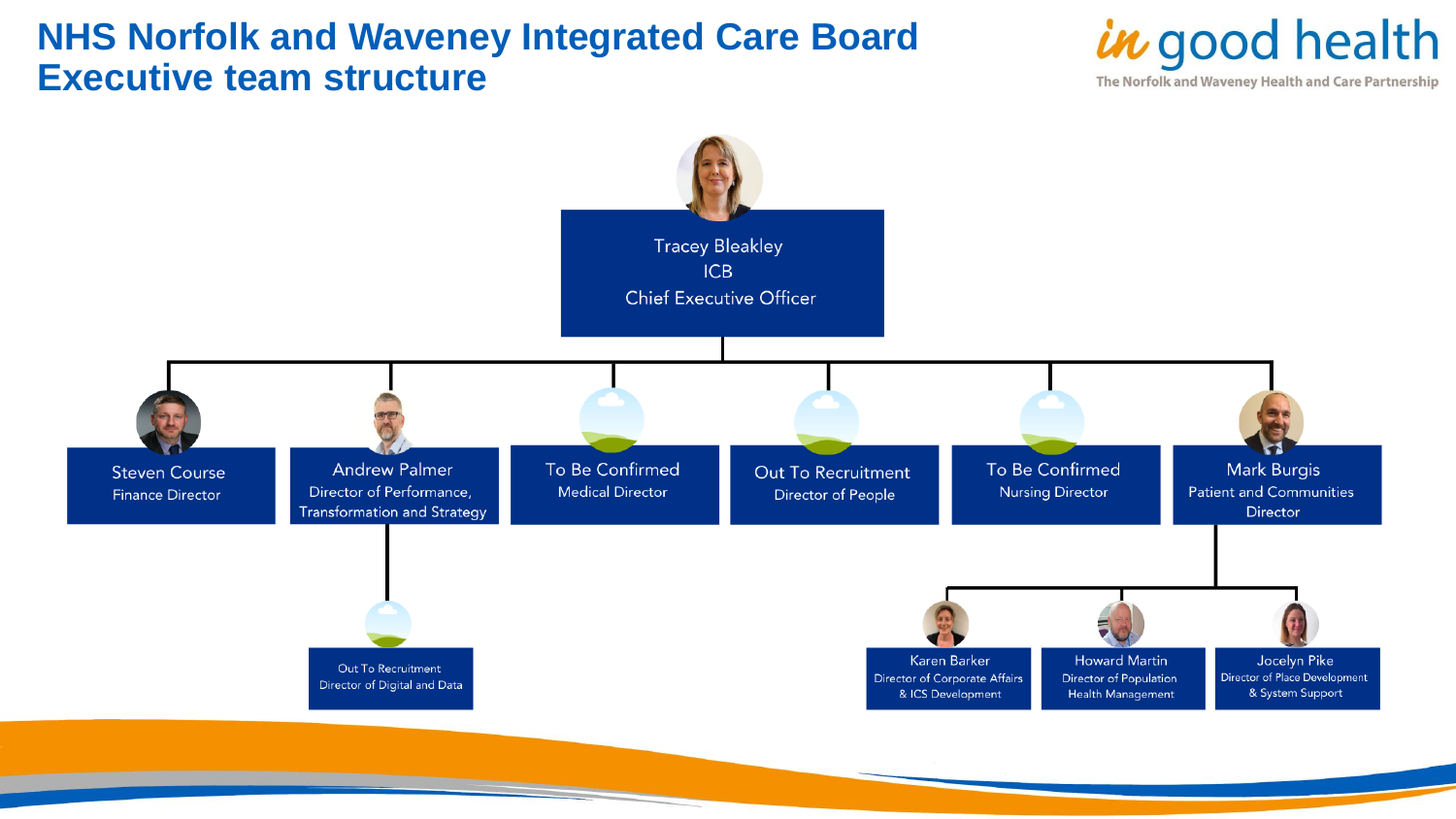## **Integrated Care Partnership update**



The Integrated Care Partnership (ICP) is a statutory committee of both the NHS and Norfolk and Suffolk County Councils.

The ICP is responsible for developing an integrated care strategy for the Norfolk and Waveney ICS.

Given the cross-over of statutory duties, priorities, membership and scope, it has been agreed that we will bring together the Norfolk and Waveney ICP and the existing Norfolk Health and Wellbeing Board meetings with a common membership – this will now include representation from key organisations across Waveney.

The ICP met in 'shadow' form for the first time on 28 April and discussed Governance including Terms of Reference, Principles and the Integrated Care Strategy.

A task and finish group has been established to co-ordinate the development of the Integrated Care Strategy.

The ICP will be formally established following the first meeting of the ICB on 1July 2022.



**[Cllr Bill Borrett](https://www.norfolkandwaveneypartnership.org.uk/news/norfolk-county-councillor-appointed-chair-designate-of-norfolk-and-waveney-integrated-care-partnership.html)** Chair-designate Norfolk and Waveney Integrated Care Partnership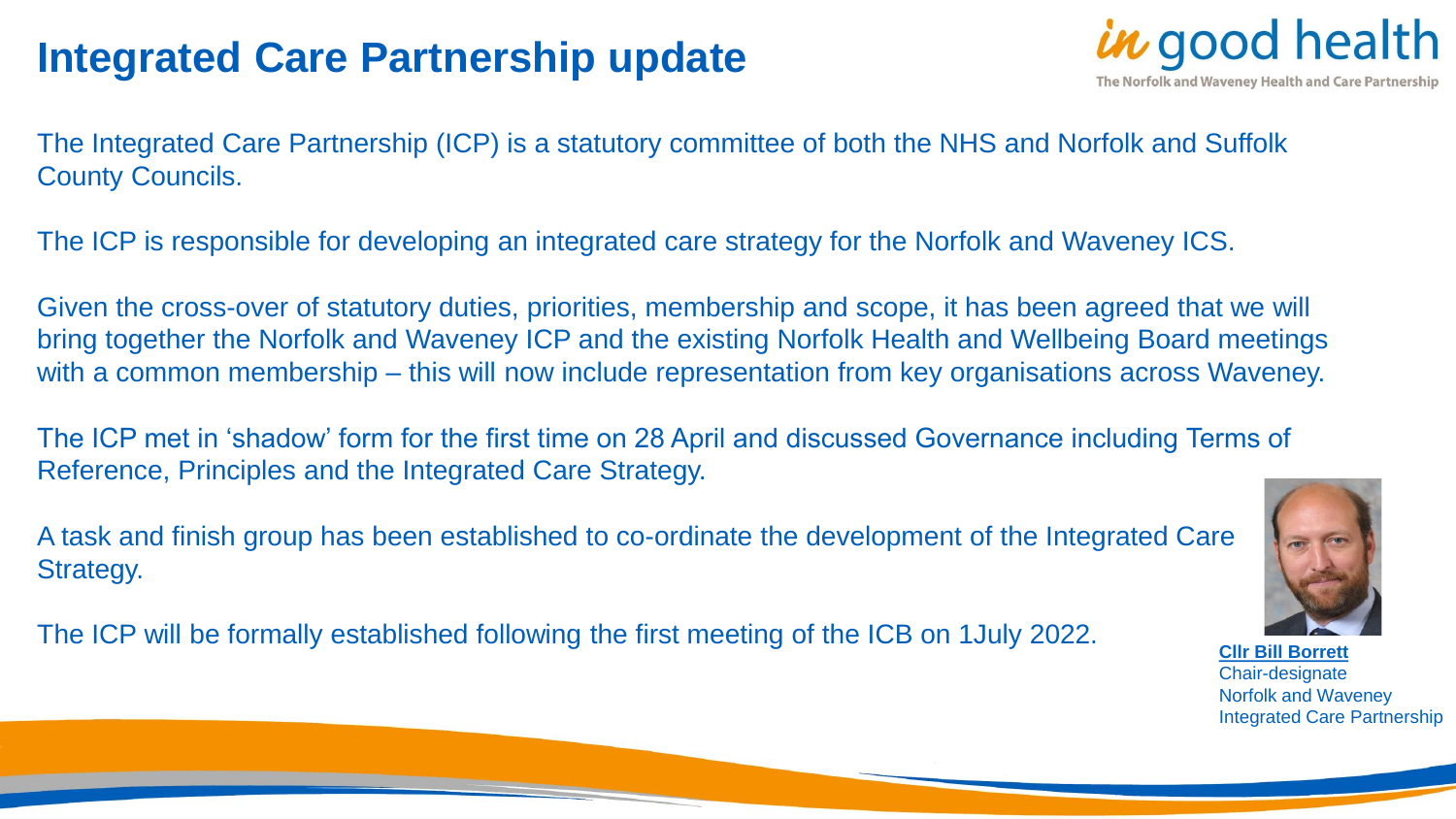## **Primary and Community Care update**

- $\boldsymbol{\kappa}$  good health The Norfolk and Waveney Health and Care Partnership
- We are continuing to shape our plans and structures to support system/strategic working where it makes sense to do things once, as well as providing a focal point for dialogue with our 105 GP practices and 17 PCNs (20 neighbourhoods) spread across five localities, to be represented at scale and to have a collective voice.
- There is already a huge amount of good work which has taken place and continues to take place between partners at PCN and locality level through the Local Delivery Groups. Our strategic primary and community care approach therefore aims to support place based developments, as well as provide a forum for localities and place to inform, shape and steer the strategic direction and development of transformational plans for integrated primary and community care across Norfolk and Waveney.
- We have re-established at system level, the Primary and Community Care Delivery Group which brings together partners to provide a forum for localities and place to inform, shape and steer the strategic direction and development of transformational plans for integrated primary and community care, However, cognisant of pressures on front line services, we are therefore working through with partners what future meaningful representation of our GP practices and PCNs looks like.
- We continue to work with our community service providers to develop capacity and we are making changes in line with feedback received from system stakeholders as part of the NHSE/I led community services review. This includes sharing learning between providers and working together to develop joint pathways and outcome measures.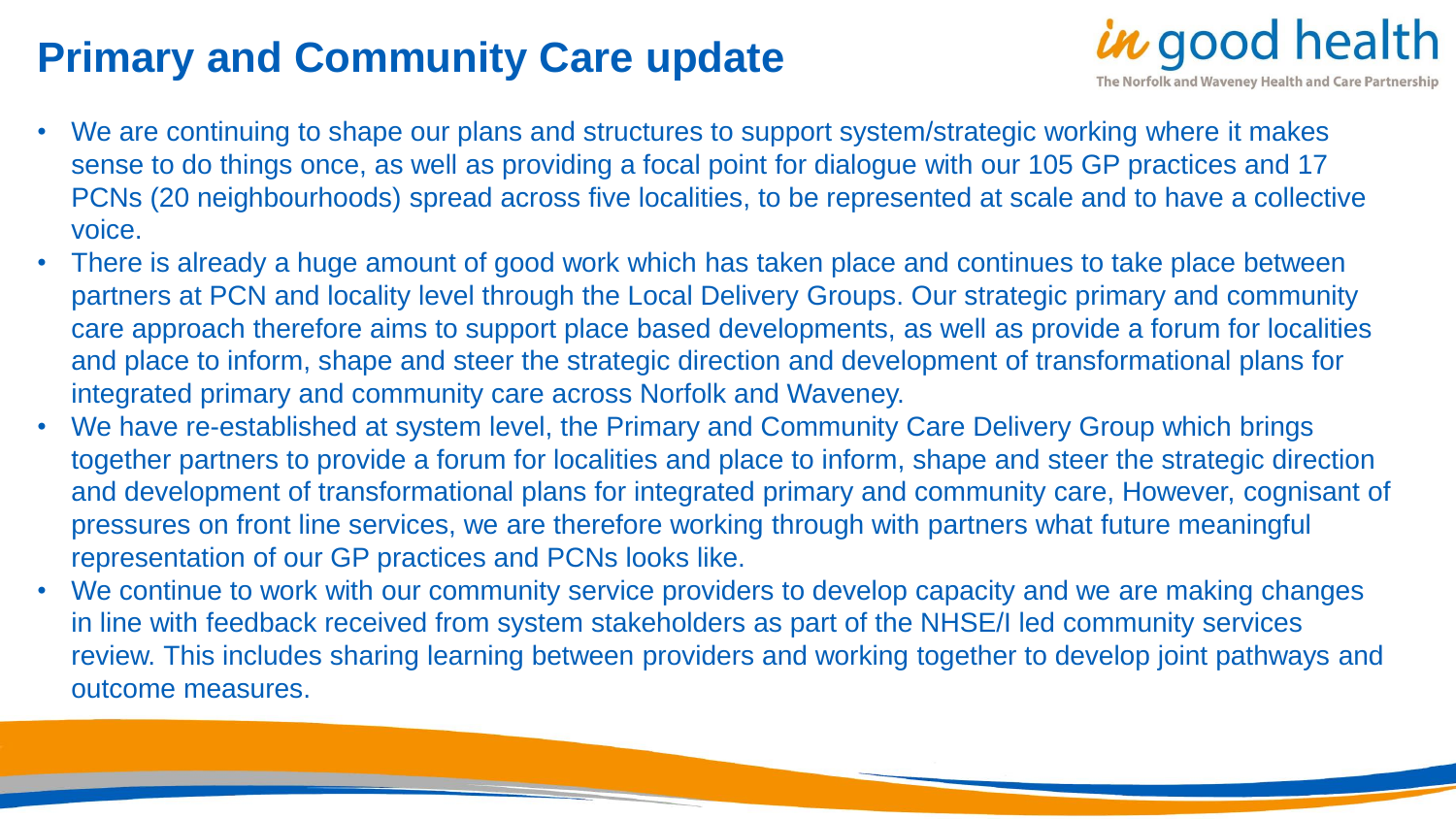### **Norfolk and Waveney Clinical Strategy**

- *in* good health The Norfolk and Waveney Health and Care Partnership
- The Norfolk and Waveney Clinical Strategy is based on the experiences, hopes and ideas of the people who use the NHS, the staff that work in it, and the communities that it serves.
- The strategy represents an important voice, but it is one of a number of equally important voices that include finance, strategic oversight framework improvement, digital health, estates, and the wider integration agenda.
- Developed during the response to the COVID-19 pandemic, our system's strategy outlines our clinical objectives in detail for the next five years.
- It will be launched on 1 July 2022.
- [The strategy is available on the Norfolk and Waveney Health](https://www.norfolkandwaveneypartnership.org.uk/doclink/norfolk-and-waveney-clinical-strategy-2022-2027/eyJ0eXAiOiJKV1QiLCJhbGciOiJIUzI1NiJ9.eyJzdWIiOiJub3Jmb2xrLWFuZC13YXZlbmV5LWNsaW5pY2FsLXN0cmF0ZWd5LTIwMjItMjAyNyIsImlhdCI6MTY1MDM3OTA0OCwiZXhwIjoxNjUwNDY1NDQ4fQ.qXBETdNkbntRrQreu32LgKY9hX2Ih0PBx67_4oQQTWY) and Care Partnership website.

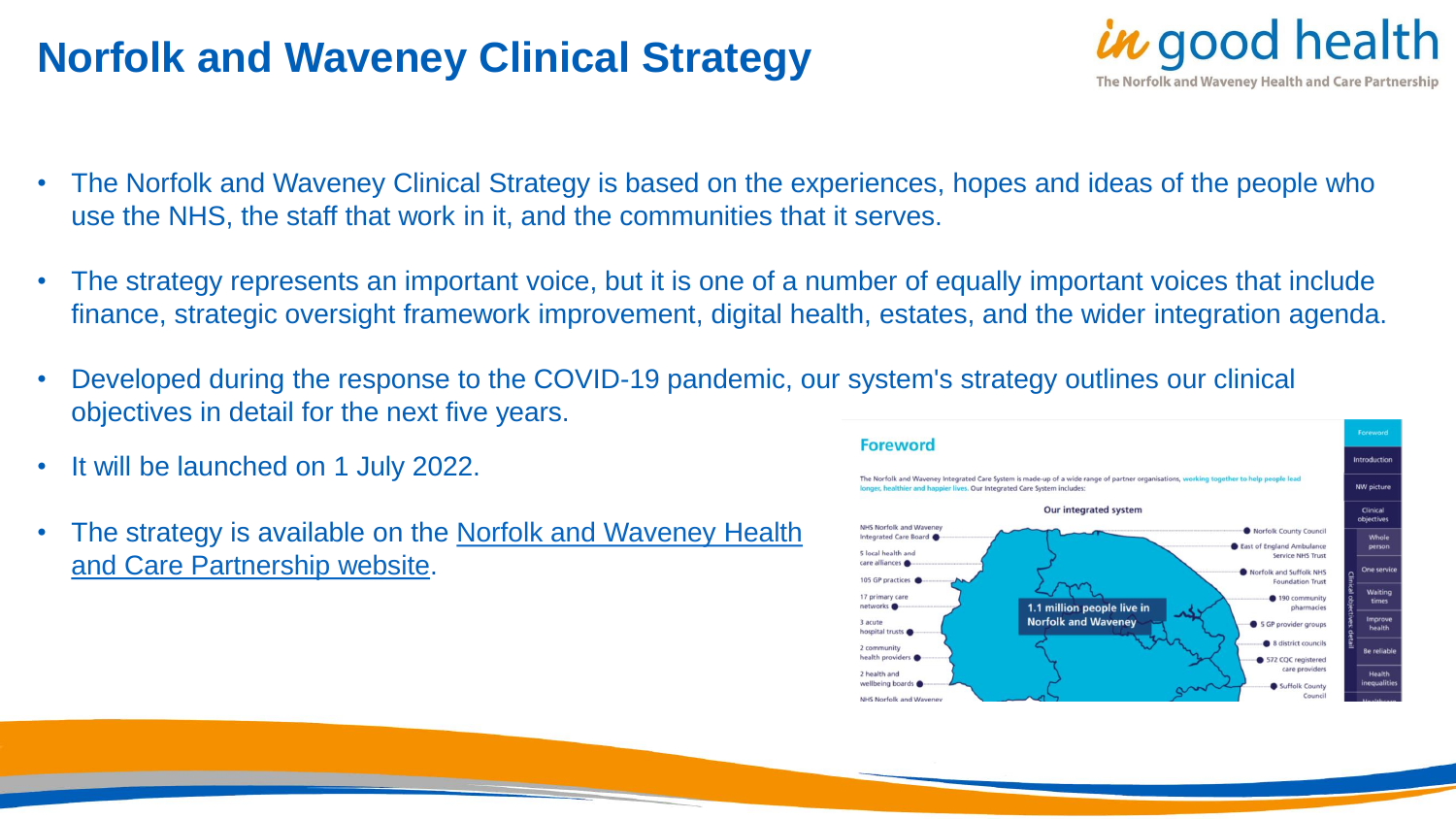## **Working together**



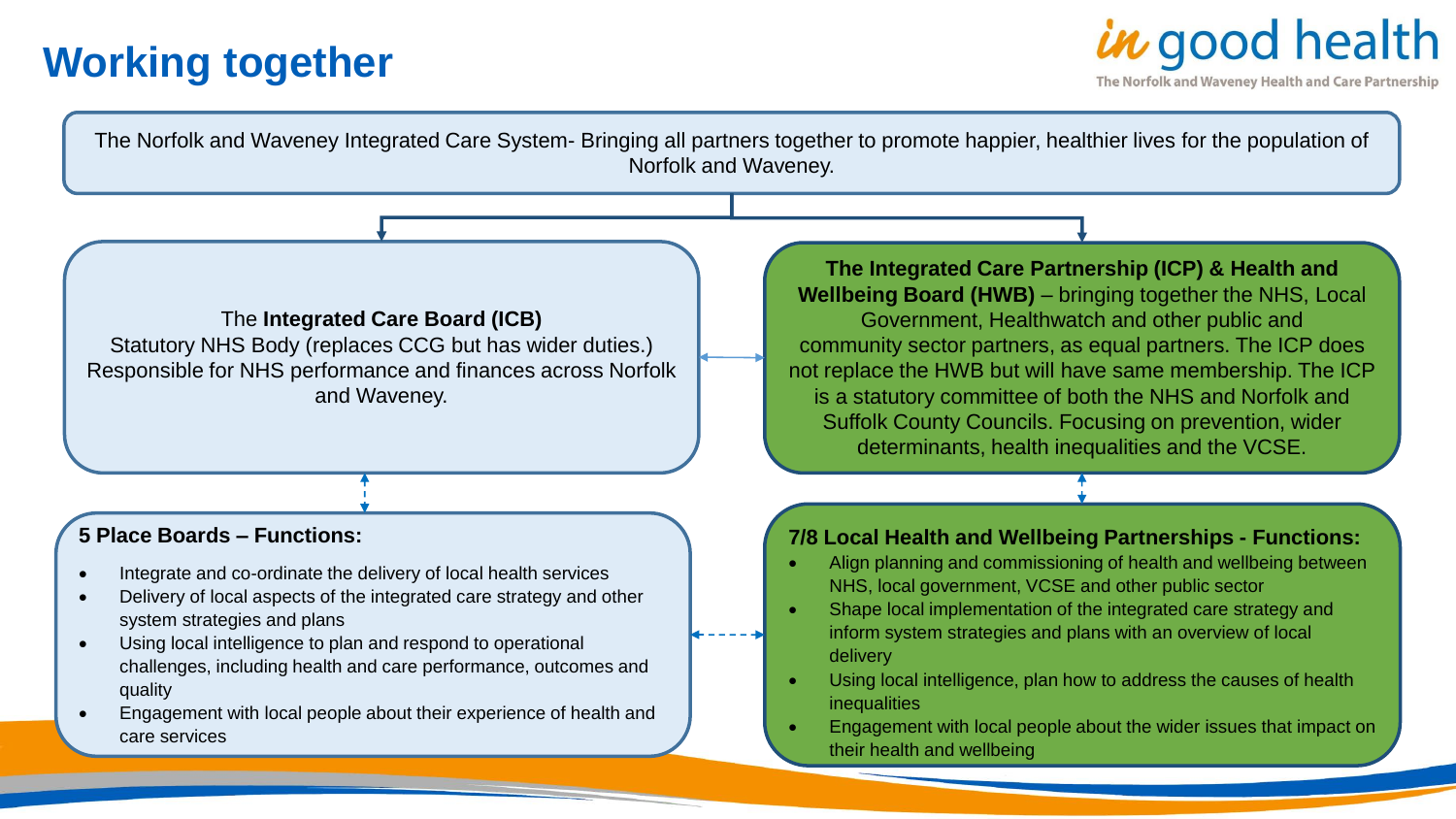#### **Place update**



- As a system, we have now moved into determining the functions and what we are want our Place-based arrangements to achieve.
- Development sessions for the Health and Wellbeing Partnerships and Place Boards were held in April. They were focused on the vision and ambition for what we can achieve.
- A recording of the Place Board Development session is available [online.](https://www.youtube.com/watch?v=vZ87EGLqGbs&t=1s)
- Over the coming months, we will be arranging further Place-based workshops so partners can work together on how this vision could be applied in practice. We would encourage attendance and involvement from as many individuals and organisations as possible, so we can truly make this work, together.
- We are expecting the initial Health and Wellbeing Partnership and Place Board meetings to be scheduled by July 2022.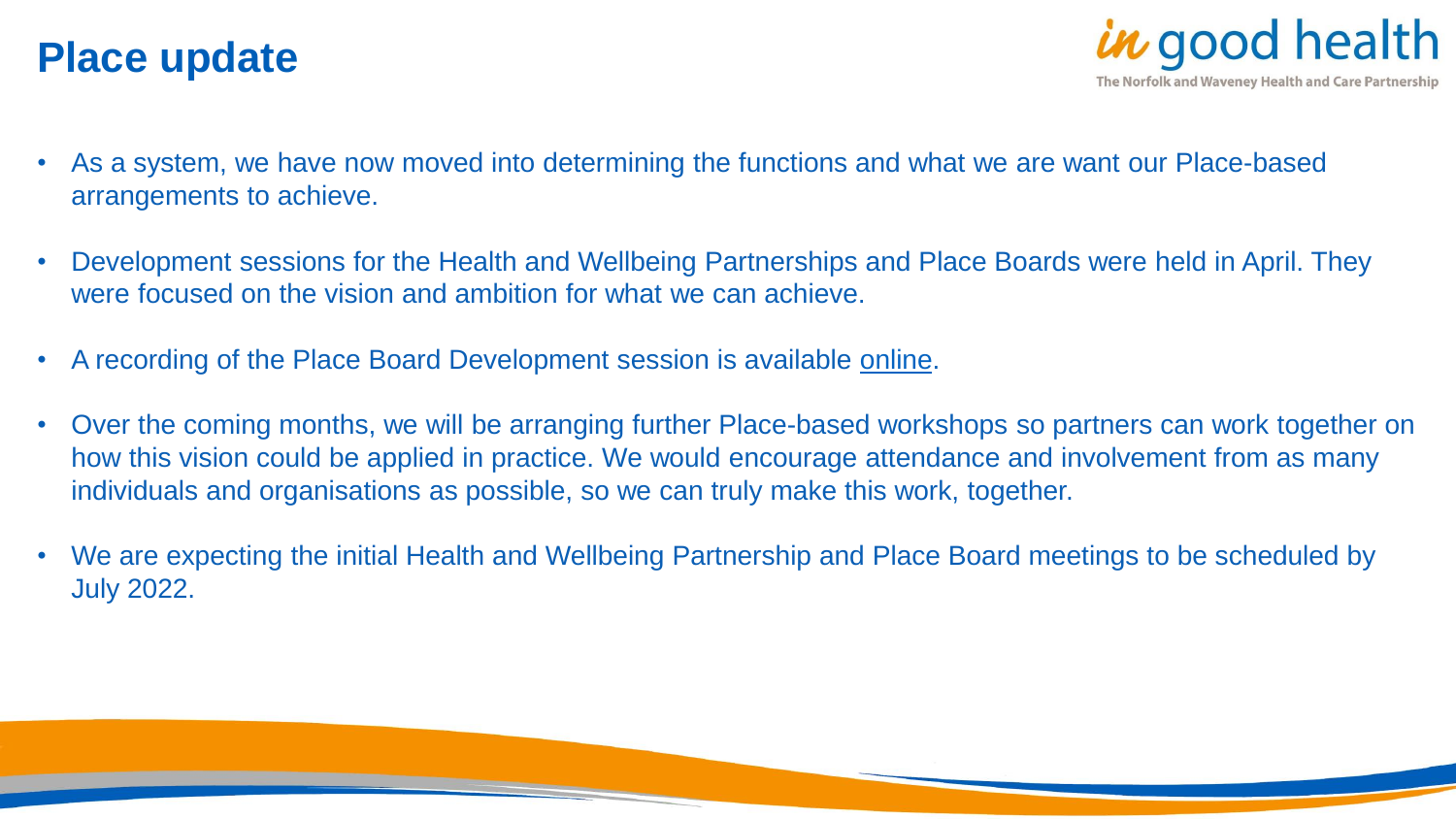#### **Norfolk and Waveney VCSE Assembly update**



Norfolk and Waveney Place Network Leads are being recruited and will be embedded within the VCSE network across Norfolk and Waveney. The Network will help to establish ways of working to deliver the following outcomes:

- Provide a **VCSE connection point at a place level** for the ICS, eg for the VCSE assembly and system VCSE led activity, and act as a conduit into Place governance.
- Support **Community engagement and co-production** to ensure our health and care services are developed in response to local need.
- Have an **explicit focus on local health priorities** and the impact of the wider determinants of health and be clear on its contribution to improve local health outcomes. The Network will actively coalesce partners around a shared agenda.
- Support a shared understanding amongst VCSE partners of the importance of a **consistency in evaluation** and evidence tools, and will work with ICS colleagues and VCSE infrastructure organisation around this key agenda.
- **Support a well connected local Social Prescribing 'ecosystem**' beyond health and care, which is informed by local need and priorities. Also allows for sharing of resource and local intelligence.
- **Gaps in service provision are identified** and network members working together, to identify shared solutions, capitalise on local assets or collaboration on investment opportunities.
- **Demonstrate an increased ability to bid for collaborative investment**, to support health inequality needs of local population.
- **Utilise available data and insight**  including sharing available trend data to inform place partners understanding of the community needs and potential gaps in services.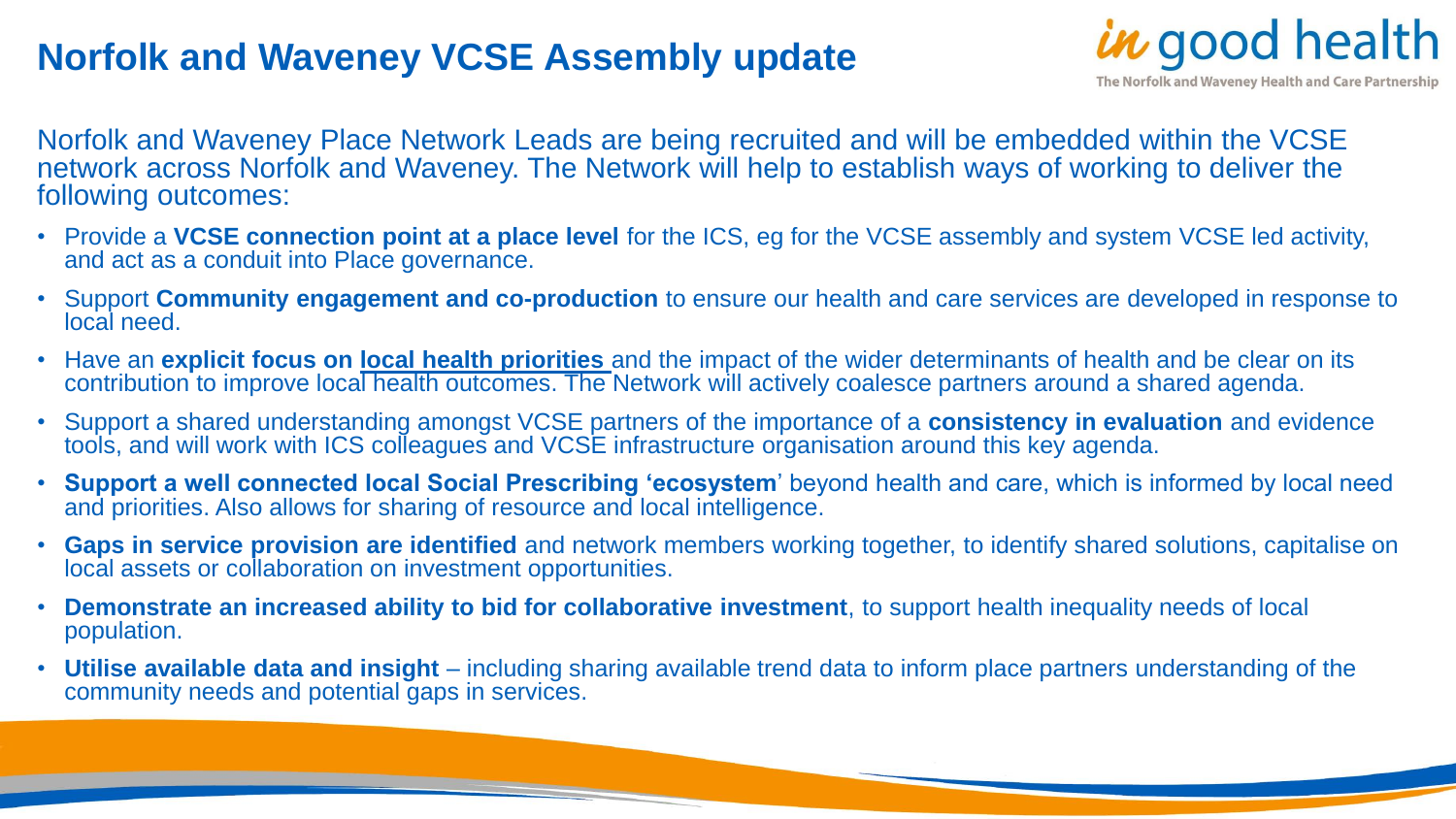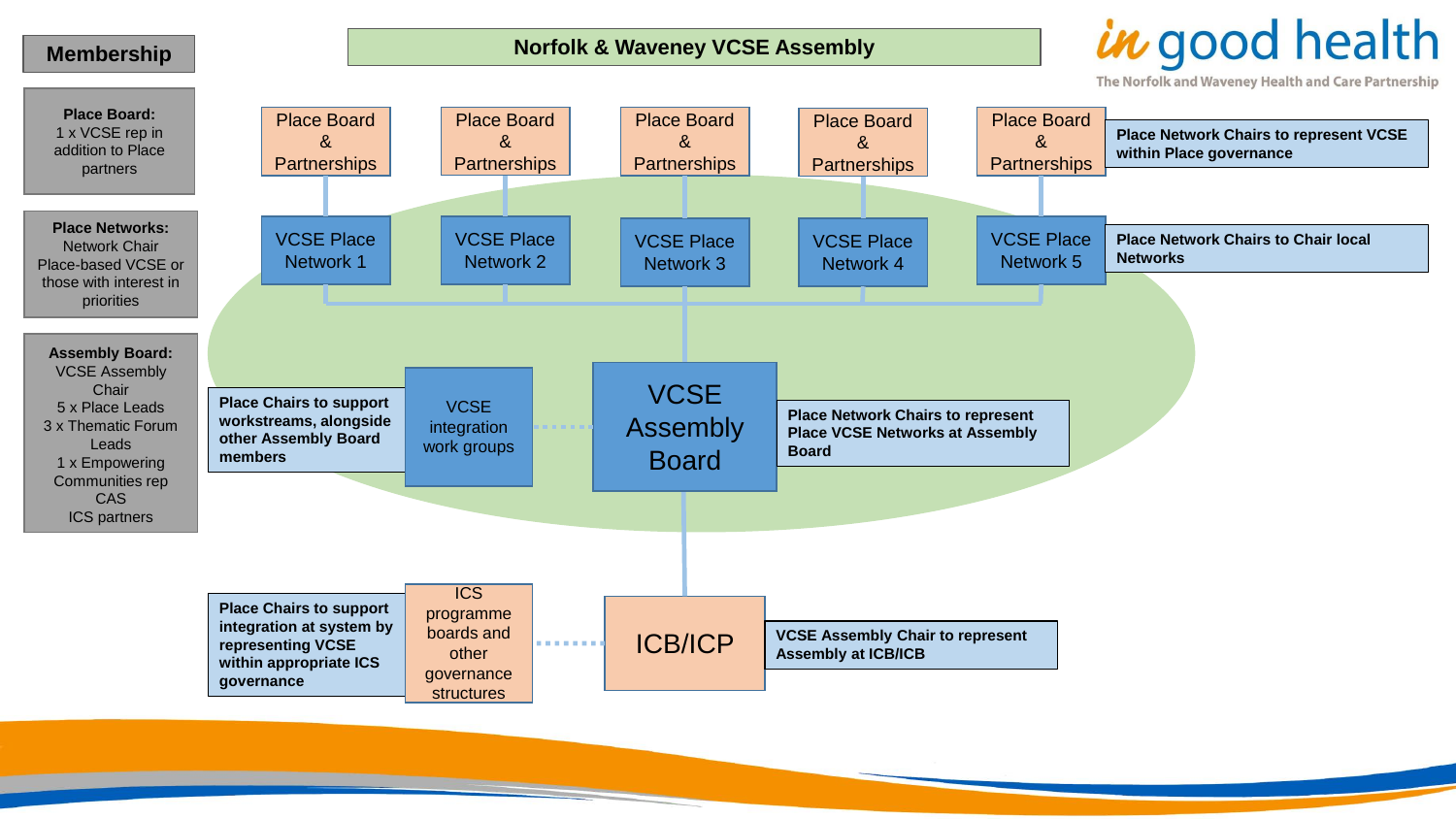#### **Building effective partnerships with the VCSE sector**

in good health

The Norfolk and Waveney Health and Care Partnership

| Our ICS building<br>blocks                                                                                    | Primary functions & responsibilities                                                                                                                                                                                                                                                                                                                                                                                                                                                                                                                                                                         |  | <b>Desired outcomes</b>                                                                                                                                                                                                                                                                                                                                |
|---------------------------------------------------------------------------------------------------------------|--------------------------------------------------------------------------------------------------------------------------------------------------------------------------------------------------------------------------------------------------------------------------------------------------------------------------------------------------------------------------------------------------------------------------------------------------------------------------------------------------------------------------------------------------------------------------------------------------------------|--|--------------------------------------------------------------------------------------------------------------------------------------------------------------------------------------------------------------------------------------------------------------------------------------------------------------------------------------------------------|
| <b>Empowering</b><br><b>Communities</b><br><b>Partnership &amp;</b><br>CAS<br>oport. nurtur<br><b>develop</b> | Grow and enable volunteering for the ICS.<br>Build VCSE sector capacity & capability through practical advice, support & training.<br>Advocate widely on behalf of the sector and supporting sector collaboration.<br>Raise awareness of and support the sector to access funding and income sources.<br>Support the sector to maximise funding to provide sustainability and resilience.<br>Provide financial support to VCSE organisations seeking to grow, expand or innovate their services.<br>Provide opportunities for the sector to meet & collaborate for peer to peer support, and share insights. |  | The collective ambition<br>is to embed effective<br>collaboration and<br>partnership working<br>between all ICS partners.<br><b>Closer working will</b><br>support us to achieve our<br>shared goals and<br>priorities, and enable our<br><b>ICS</b> to harness the<br>expertise, insight and<br>innovation of the VCSE<br>sector.<br>N&W needs a VCSE |
| Norfolk and<br><b>Waveney VCSE</b><br><b>Assembly</b><br><b>Listen and involve</b>                            | Develop innovative engagement mechanisms to connect the sector into the ICS, focused on health<br>inequalities and prevention - developed at system, place and neighbourhood levels of our ICS.<br>Increase the influence and participation of the sector in the collaborative design and innovative delivery<br>of health and care services within the ICS.<br>Lead development of a MoU between ICS partners based on 5 priority areas of; equal partnering,<br>sustainable resourcing, digital integration, data sharing & consistent evidence and evaluation.                                            |  |                                                                                                                                                                                                                                                                                                                                                        |
| Norfolk and<br><b>Waveney ICS &amp;</b><br><b>VCSE</b><br>Integration<br>Collaborate, co-<br>produce & embed  | Embed the sector in ICS governance to ensure involvement in system-wide workstreams, place-based<br>partnerships, primary care networks and provider collaboratives.<br>• Support sector sustainability through strategic investment and market development.<br>• Commit to upholding the ambitions of the MoU developed in partnership with all ICS partners.<br>• Lead a system-wide approach to developing and sustaining effective social prescribing.<br>• Collaboratively develop a new approach to health and social care VCSE commissioning.                                                         |  | sector that is vibrant,<br>sustainable and resilient,<br>is seen and treated as an<br>equal partner and fully<br>integrated into our ICS at<br>system, place and<br>neighbourhood levels.                                                                                                                                                              |